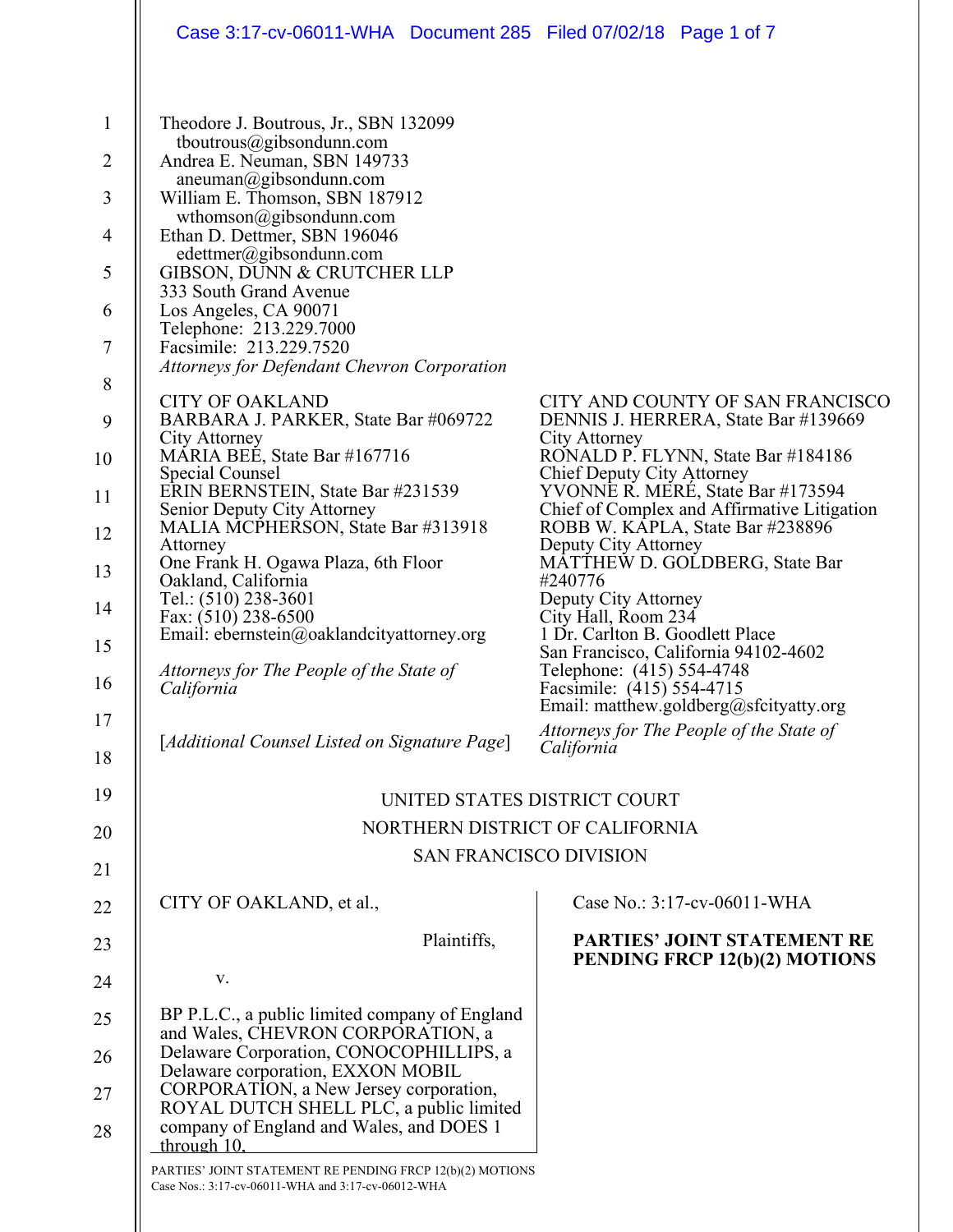# Case 3:17-cv-06011-WHA Document 285 Filed 07/02/18 Page 2 of 7

 $\mathsf{II}$ 

| $\mathbf{1}$                     | Defendants.                                                                                                       |                                                              |
|----------------------------------|-------------------------------------------------------------------------------------------------------------------|--------------------------------------------------------------|
| $\overline{2}$                   |                                                                                                                   |                                                              |
| $\mathfrak{Z}$<br>$\overline{4}$ | CITY AND COUNTY OF SAN FRANCISCO,<br>et al.,                                                                      | Case No.: 3:17-cv-06012-WHA                                  |
| $\mathfrak{S}$                   | Plaintiffs,                                                                                                       | PARTIES' JOINT STATEMENT RE<br>PENDING FRCP 12(b)(2) MOTIONS |
| 6                                | $\mathbf{V}$ .                                                                                                    |                                                              |
| $\tau$                           | BP P.L.C., a public limited company of England                                                                    |                                                              |
| $8\,$                            | and Wales, CHEVRON CORPORATION, a<br>Delaware Corporation, CONOCOPHILLIPS, a<br>Delaware corporation, EXXON MOBIL |                                                              |
| $\mathbf{9}$                     | CORPORATION, a New Jersey corporation,<br>ROYAL DUTCH SHELL PLC, a public limited                                 |                                                              |
| 10<br>11                         | company of England and Wales, and DOES 1<br>through 10                                                            |                                                              |
| 12                               | Defendants.                                                                                                       |                                                              |
| 13                               |                                                                                                                   |                                                              |
| 14                               |                                                                                                                   |                                                              |
| 15                               |                                                                                                                   |                                                              |
| 16                               |                                                                                                                   |                                                              |
| 17                               |                                                                                                                   |                                                              |
| 18                               |                                                                                                                   |                                                              |
| 19                               |                                                                                                                   |                                                              |
| 20                               |                                                                                                                   |                                                              |
| 21                               |                                                                                                                   |                                                              |
| 22                               |                                                                                                                   |                                                              |
| 23                               |                                                                                                                   |                                                              |
| 24                               |                                                                                                                   |                                                              |
| 25                               |                                                                                                                   |                                                              |
| 26                               |                                                                                                                   |                                                              |
| 27                               |                                                                                                                   |                                                              |
| 28                               |                                                                                                                   |                                                              |
|                                  | PARTIES' JOINT STATEMENT RE PENDING FRCP 12(b)(2) MOTIONS<br>Case Nos.: 3:17-cv-06011-WHA and 3:17-cv-06012-WHA   |                                                              |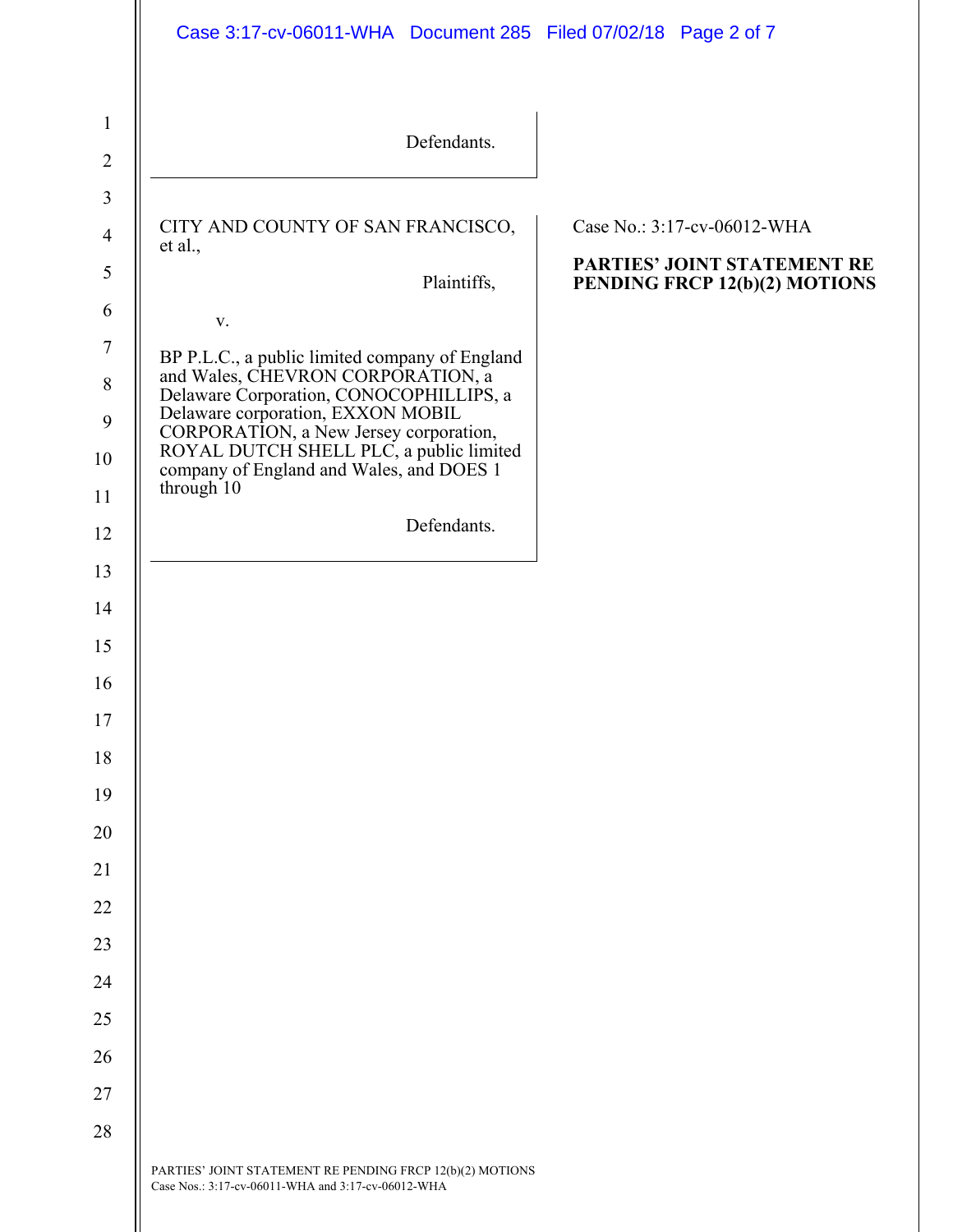1

2

3

4

5

6

7

8

9

10

11

12

13

14

15

16

17

18

19

21

Pursuant to this Court's June 25, 2018 Order, the parties respectfully submit this "joint statement regarding whether it remains necessary to reach the narrowed FRCP 12(b)(2) motions" in "light of" this Court's "order granting defendants' motions to dismiss pursuant to FRCP 12(b)(6)."

**Position of the Defendants who filed 12(b)(2) motions.** In these actions, because Chevron did not contest this Court's personal jurisdiction, the Court had unquestioned authority to decide the FRCP 12(b)(6) issues, and the Court's Order held that Plaintiffs had failed to state a claim. Having decided the 12(b)(6) issues, the Court now has discretion, in the exercise of its case management authority, to determine how to apply that ruling to the defendants that contest personal jurisdiction in this Court. *See Chevron Corp. v. Naranjo*, 667 F.3d 232, 246 n.17 (2d Cir. 2012) (when the court "indisputably has personal jurisdiction" over one or more defendants the court "may address first the facial challenge to the underlying cause of action and, if we dismiss the claim in its entirety, decline to address the personal jurisdictional claims made by some defendants").

With respect to the question as to *how* the Court should exercise the discretion it now has, the parties' positions are as follows:

Solely to avoid any claim that they have waived their personal jurisdiction defenses, Defendants ConocoPhillips, Inc.; Exxon Corporation; BP p.l.c.; and Royal Dutch Shell plc request that the Court proceed to decide the 12(b)(2) motions. In whatever manner the Court chooses to exercise its discretion, the Court should then enter the appropriate judgment with respect to all parties.

20 22 23 24 25 26 27 28 **Position of Chevron Corporation.** Chevron Corporation believes it would serve judicial economy if the Court in its discretion did not decide the Rule 12(b)(2) motions now as their resolution may be unnecessary. Rather, the Court should issue a final judgment in Chevron's favor. Fed. R. Civ. P. 54(b). In addition, Chevron Corporation objects to Plaintiffs' request to certify certain issues for interlocutory review, as stated below by Plaintiffs. Any appeal from the judgment must be taken under 28 U.S.C. § 1291. There is no legal basis for certifying the issue of whether this Court has subject matter jurisdiction. The Court previously certified its order denying Plaintiffs' motion to remand, and Plaintiffs declined to seek interlocutory review of that order within ten days, as required by 28 U.S.C. § 1292(b). The Court's order granting Defendants' motion to dismiss did

PARTIES' JOINT STATEMENT RE PENDING FRCP 12(b)(2) MOTIONS 1 Case Nos.: 3:17-cv-06011-WHA and 3:17-cv-06012-WHA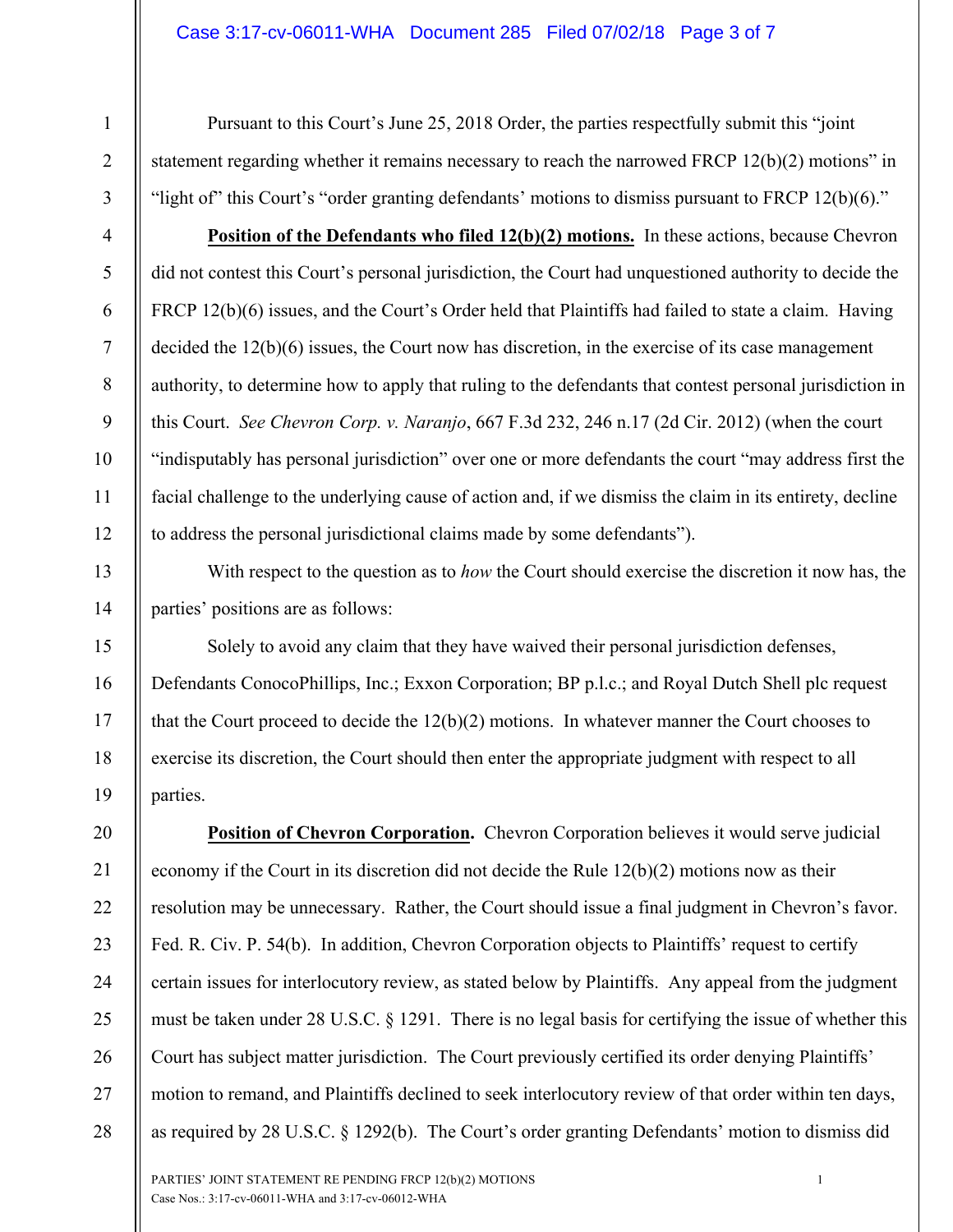### Case 3:17-cv-06011-WHA Document 285 Filed 07/02/18 Page 4 of 7

not revisit the jurisdictional issue, and thus the question whether this Court had jurisdiction is not subject to interlocutory review under section 1292(b). Moreover, after this Court denied Plaintiffs' motion to remand, Plaintiffs voluntarily filed an Amended Complaint that added a new federal common law claim. *See, e.g.*, No. 17-cv-06011, ECF No. 199 ¶¶ 137–142. In light of Plaintiffs' new federal claim, this Court unquestionably had jurisdiction to decide Defendants' motion to dismiss under 28 U.S.C. § 1331. Accordingly, the Court should not certify any issues for interlocutory review but should issue a final judgment in favor of Chevron.

8 9 10 11 12 13 14 15 16 17 18 19 20 21 22 23 24 25 **Position of Plaintiffs.** Plaintiffs agree with defendants that the court has authority to enter judgment in this matter without addressing the pending personal jurisdictional motions. In addition to the *Naranjo* case cited above by the defendants, other cases have held that this authority exists, particularly where, as here, there is at least one defendant not challenging personal jurisdiction. *See, e.g*., *ONY, Inc. v. Cornerstone Therapeutics, Inc.*, 720 F.3d 490, 498 n.6 (2d Cir. 2013); *Chevron Corp. v. Naranjo*, 667 F.3d 232, 246 n.17 (2d Cir. 2012); *Tech. Patents LLC v. T-Mobile (UK) Ltd.*, 700 F.3d 482, 503 n.1 (Fed. Cir. 2012) ("In a case such as this one, however, where the court plainly has subject matter jurisdiction and has personal jurisdiction over the domestic carriers, and where the merits issues are the same for both the domestic and foreign carriers, it is permissible for the court to address the merits of the claims against the foreign carriers before addressing the issue of personal jurisdiction as to those defendants."); *Strong Coll. Students Moving Inc. v. Coll. Hunks Hauling Junk Franchising LLC*, No. CV-12-01156-PHX-DJH, 2015 WL 12602438, at \*5 (D. Ariz. May 15, 2015) ("Given the procedural posture of this case, and the tangled personal jurisdiction issues as to defendant FSE, the Court deems it appropriate, for purposes of this motion, to assume the existence of personal jurisdiction over defendant FSE."); *Koninklijke Philips N.V. v. Elec-Tech Int'l Co.*, No. 14-cv-002737-BLF, 2015 WL 1289984, at \*2 (N.D. Cal. Mar. 20, 2015) ("the Court may assume the existence of personal jurisdiction and adjudicate the merits in favor of the defendant without making a definitive ruling on jurisdiction.") (quotation omitted).

26

1

2

3

4

5

6

7

27 28 Plaintiffs note, however that the issue is not entirely free of doubt. *See Sinochem Int'l Co. v. Malay. Int'l Shipping Corp.,* 549 U.S. 422, 430-31 (2007) (A "federal court generally may not rule on the merits of a case without first determining that it has jurisdiction over the category of claim in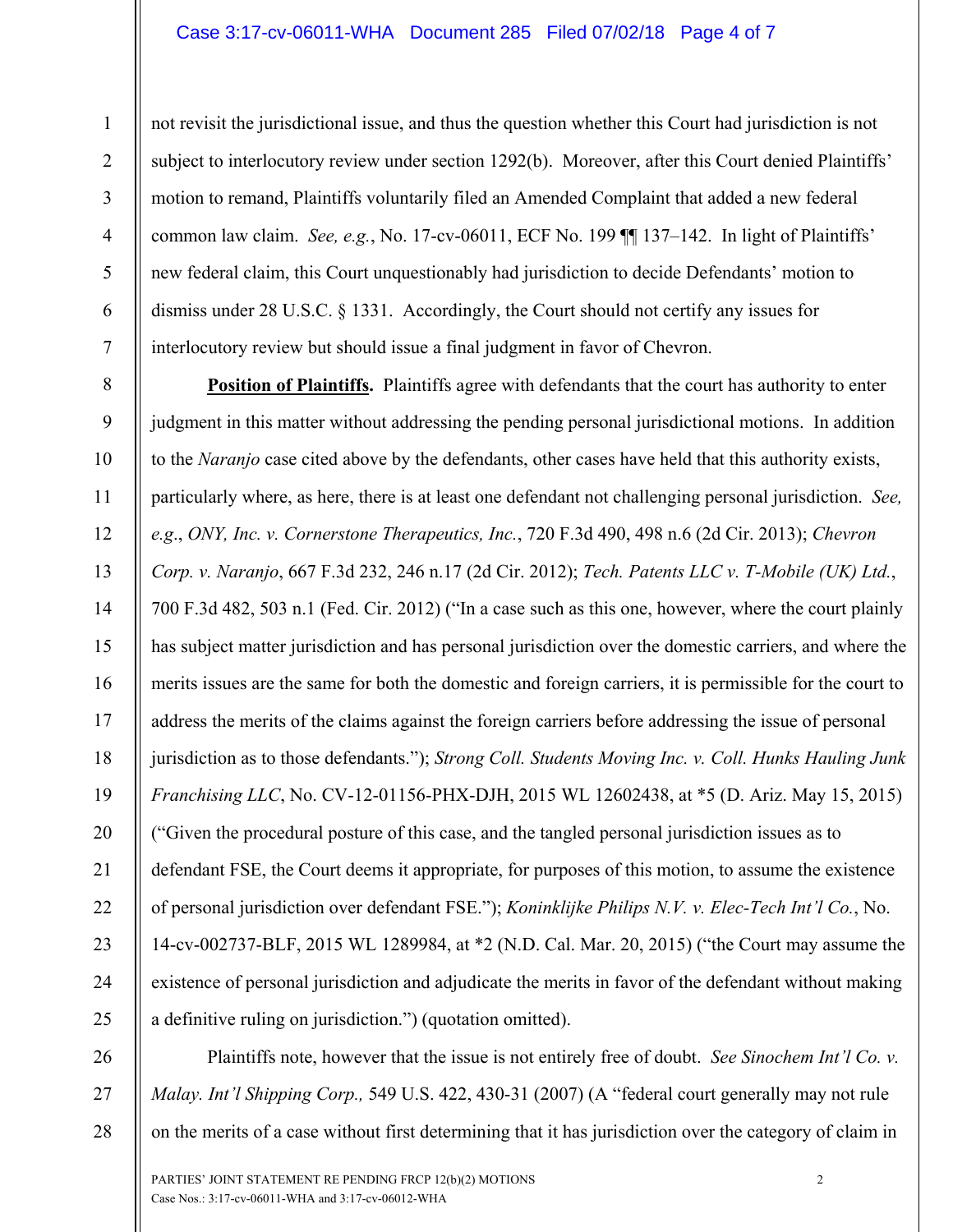### Case 3:17-cv-06011-WHA Document 285 Filed 07/02/18 Page 5 of 7

1 2 3 4 5 6 7 8 9 10 11 12 13 14 15 16 17 suit (subject-matter jurisdiction) and the parties (personal jurisdiction)."); *Miami Valley Fair Hous. Ctr., Inc. v. Steiner & Assocs.*, 483 F. App'x 67, 70 (6th Cir. 2012) ("Given the paramount importance of the court's jurisdiction over Third–Party Defendants, and the fact that the Third–Party Defendants properly asserted their objection to personal jurisdiction, the district court should have decided that question before determining whether Third–Party Plaintiffs failed to state a claim."). Thus, to the extent that the Court may disagree that it has authority to enter judgment without addressing the personal jurisdiction motions or harbors significant concerns on this point, the Plaintiffs respectfully submit the Court should exercise its discretion to certify questions for interlocutory appeal as to both the issue of subject matter jurisdiction that it previously certified and the 12(b)(6) issue it has now ruled upon. *See* 28 U.S.C. § 1292(b); *Nat'l Credit Union Admin. Bd. v. Goldman Sachs & Co.*, No. CV 11-6521-GW (JEMx), 2013 WL 12306438, at \*5 (C.D. Cal. July 11, 2013) (district court "has ultimate discretion over whether to certify [prior orders] for interlocutory appeal"). In this manner the Court could postpone entry of final judgment while its "no remand" and 12(b)(6) orders are appealed without any question as to its authority to enter a final judgment under the current procedural posture. Dated: July 2, 2018

PARTIES' JOINT STATEMENT RE PENDING FRCP 12(b)(2) MOTIONS 3 18 19 20 21 22 23 24 25 26 27 28 By: \*\**/s/ Erin Bernstein* Barbara J. Parker (SBN 069722) Marie Bee (SBN 167716) Erin Bernstein (SBN 231539) Malia McPherson (SBN 313918) OAKLAND CITY ATTORNEY'S OFFICE One Frank H. Ogawa Plaza, 6th Floor Oakland, California Telephone: (510) 238-3601 Facsimile: (510) 238-6500 E-mail: ebernstein@oaklandcityattorney.org *Attorneys for Plaintiff THE PEOPLE OF THE STATE OF CALIFORNIA, acting by and through the Oakland City Attorney BARBARA J. PARKER* By: \*\**/s/ Matthew D. Goldberg* Dennis J. Herrera (SBN 139669) By: */s/ Theodore J. Boutrous*  GIBSON, DUNN & CRUTCHER LLP *Attorneys for Defendant CHEVRON CORPORATION*  By: \*\**/s/ Dawn Sestito* M. Randall Oppenheimer (SBN 77649) Dawn Sestito (SBN 214011) O'MELVENY & MYERS LLP 400 South Hope Street Los Angeles, California 90071-2899 Telephone: (213) 430-6000 Facsimile: (213) 430-6407 E-Mail: roppenheimer@omm.com E-Mail: dsestito@omm.com Theodore V. Wells, Jr. (*pro hac vice* forthcoming)

Case Nos.: 3:17-cv-06011-WHA and 3:17-cv-06012-WHA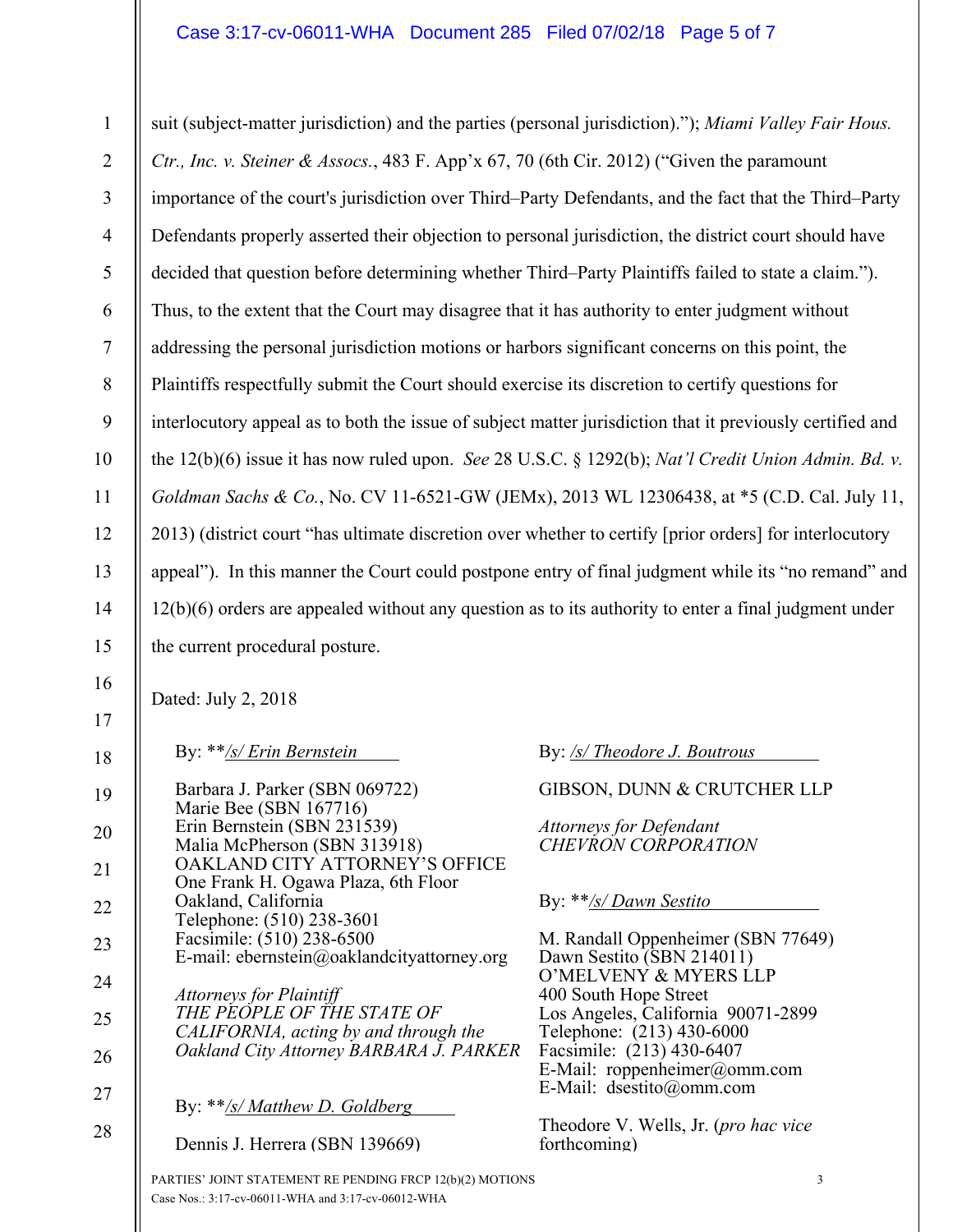|                                                                 | Case 3:17-cv-06011-WHA Document 285 Filed 07/02/18 Page 6 of 7                                                                                                                                                                                                                                                                              |                                                                                                                                                                                                                                                                                                                                                            |
|-----------------------------------------------------------------|---------------------------------------------------------------------------------------------------------------------------------------------------------------------------------------------------------------------------------------------------------------------------------------------------------------------------------------------|------------------------------------------------------------------------------------------------------------------------------------------------------------------------------------------------------------------------------------------------------------------------------------------------------------------------------------------------------------|
| $\mathbf{1}$<br>$\overline{2}$<br>3<br>$\overline{4}$<br>5<br>6 | Ronald P. Flynn (SBN 184186)<br>Yvonne R. Meré (SBN 173594)<br>Robb W. Kapla (SBN 238896)<br>Matthew D. Goldberg (SBN 240776)<br>SAN FRANCISCO CITY ATTORNEY'S<br><b>OFFICE</b><br>City Hall, Room 234<br>1 Dr. Carlton B. Goodlett Place<br>San Francisco, California 94102-4602<br>Telephone: (415) 554-4748<br>Facsimile: (415) 554-4715 | Daniel J. Toal (pro hac vice forthcoming)<br>Jaren E. Janghorbani ( <i>pro hac vice</i><br>forthcoming)<br>PAUL, WEISS, RIFKIND, WHARTON &<br><b>GARRISON LLP</b><br>1285 Avenue of the Americas<br>New York, New York 10019-6064<br>Telephone: (212) 373-3000<br>Facsimile: (212) 757-3990<br>E-Mail: twells@paulweiss.com<br>E-Mail: dtoal@paulweiss.com |
| $\tau$<br>8                                                     | E-mail: matthew.goldberg@sfcityatty.org<br><b>Attorneys for Plaintiff</b><br>THE PEOPLE OF THE STATE OF                                                                                                                                                                                                                                     | E-Mail: jjanghorbani@paulweiss.com<br><b>Attorneys for Defendant</b>                                                                                                                                                                                                                                                                                       |
| 9                                                               | CALIFORNIA, acting by and through the San<br>Francisco City Attorney DENNIS J.<br><b>HERRERA</b>                                                                                                                                                                                                                                            | EXXON MOBIL CORPORATION<br>** Pursuant to Civ. L.R. $5-1(i)(3)$ , the                                                                                                                                                                                                                                                                                      |
| 10<br>11                                                        | ** Pursuant to Civ. L.R. $5-1(i)(3)$ , the<br>electronic signatory has obtained approval<br>from this signatory                                                                                                                                                                                                                             | electronic signatory has obtained approval<br>from this signatory                                                                                                                                                                                                                                                                                          |
| 12                                                              |                                                                                                                                                                                                                                                                                                                                             | By: **/s/ Megan R. Nishikawa                                                                                                                                                                                                                                                                                                                               |
| 13                                                              | By: **/s/ Steve W. Berman                                                                                                                                                                                                                                                                                                                   | Megan R. Nishikawa (SBN 271670)<br>KING & SPALDING LLP                                                                                                                                                                                                                                                                                                     |
| 14                                                              | Steve W. Berman (admitted <i>pro hac vice</i> )<br>steve@hbsslaw.com                                                                                                                                                                                                                                                                        | 101 Second Street, Suite 2300<br>San Francisco, California 94105                                                                                                                                                                                                                                                                                           |
| 15                                                              | HAGENS BERMAN SOBOL SHAPIRO<br><b>LLP</b>                                                                                                                                                                                                                                                                                                   | Telephone: (415) 318-1200<br>Facsimile: (415) 318-1300                                                                                                                                                                                                                                                                                                     |
| 16                                                              | 1918 Eighth Ave. Suite 3300<br>Seattle, Washington 98101                                                                                                                                                                                                                                                                                    | Email: mnishikawa@kslaw.com                                                                                                                                                                                                                                                                                                                                |
| 17                                                              | Telephone: (206) 623-7292<br>Facsimile: (206) 623-0594                                                                                                                                                                                                                                                                                      | Tracie J. Renfroe ( <i>pro hac vice</i> forthcoming)<br>Carol M. Wood ( <i>pro hac vice</i> forthcoming)                                                                                                                                                                                                                                                   |
| 18                                                              | Shana E. Scarlett (SBN 217895)                                                                                                                                                                                                                                                                                                              | KING & SPALDING LLP<br>1100 Louisiana Street, Suite 4000                                                                                                                                                                                                                                                                                                   |
| 19<br>20                                                        | HAGENS BERMAN SOBOL SHAPIRO<br><b>LLP</b><br>715 Hearst Avenue, Suite 202                                                                                                                                                                                                                                                                   | Houston, Texas 77002<br>Telephone: (713) 751-3200<br>Facsimile: (713) 751-3290                                                                                                                                                                                                                                                                             |
| 21                                                              | Berkeley, California 94710<br>Telephone: (510) 725-3000                                                                                                                                                                                                                                                                                     | Email: cwood@kslaw.com                                                                                                                                                                                                                                                                                                                                     |
| 22                                                              | Facsimile: (510) 725-3001                                                                                                                                                                                                                                                                                                                   | Justin A. Torres ( <i>pro hac vice</i> forthcoming)<br>KING & SPALDING LLP                                                                                                                                                                                                                                                                                 |
| 23                                                              | Matthew F. Pawa (admitted <i>pro hac vice</i> )<br>$\text{mattp}(a)$ hbsslaw.com                                                                                                                                                                                                                                                            | 1700 Pennsylvania Avenue, NW<br>Suite 200                                                                                                                                                                                                                                                                                                                  |
| 24                                                              | Benjamin A. Krass (admitted pro hac vice)<br>benk@hbsslaw.com                                                                                                                                                                                                                                                                               | Washington, DC 20006-4707<br>Telephone: (202) 737 0500                                                                                                                                                                                                                                                                                                     |
| 25                                                              | HAGENS BERMAN SOBOL SHAPIRO<br><b>LLP</b>                                                                                                                                                                                                                                                                                                   | Facsimile: (202) 626 3737<br>Email: jtorres@kslaw.com                                                                                                                                                                                                                                                                                                      |
| 26                                                              | 1280 Centre Street, Suite 230<br>Newton Centre, Massachusetts 02459                                                                                                                                                                                                                                                                         | <b>Attorneys for Defendant</b>                                                                                                                                                                                                                                                                                                                             |
| 27                                                              | Telephone: (617) 641-9550<br>Facsimile: (617) 641-9551                                                                                                                                                                                                                                                                                      | CONOCOPHILLIPS COMPANY                                                                                                                                                                                                                                                                                                                                     |
| 28                                                              | Of Counsel Attorneys for The People                                                                                                                                                                                                                                                                                                         |                                                                                                                                                                                                                                                                                                                                                            |
|                                                                 |                                                                                                                                                                                                                                                                                                                                             |                                                                                                                                                                                                                                                                                                                                                            |

PARTIES' JOINT STATEMENT RE PENDING FRCP 12(b)(2) MOTIONS 4 Case Nos.: 3:17-cv-06011-WHA and 3:17-cv-06012-WHA